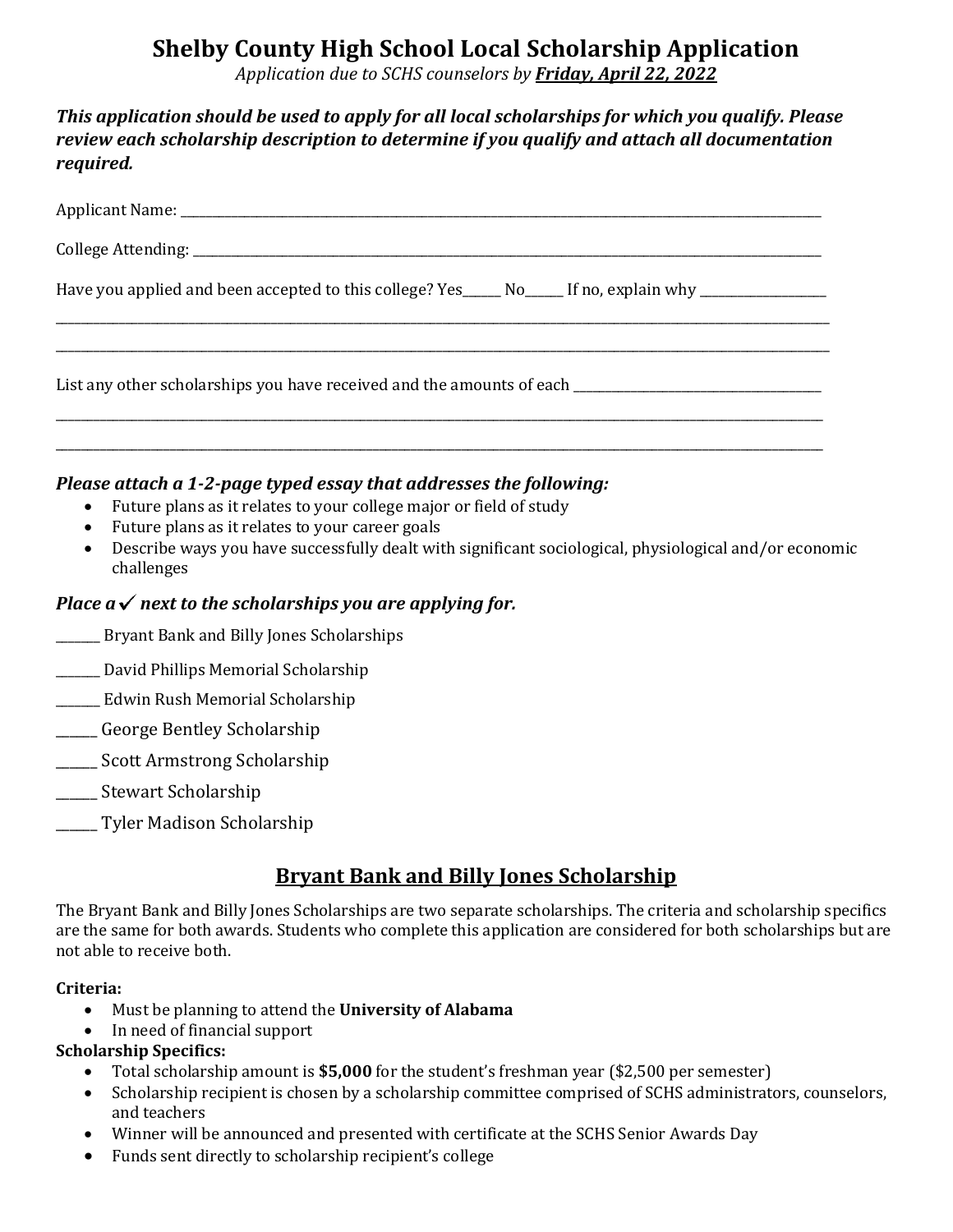# **David Phillips Memorial Scholarship**

#### **Criteria:**

 Possess and demonstrate characteristics, such as honesty, fairness, hard work, and the willingness and desire to serve and help others graciously

### **Scholarship Specifics:**

- Total scholarship amount is **\$1,000** for the student's freshman year
- Scholarship recipient is chosen by a scholarship committee comprised of SCHS administrators, counselors, and teachers
- Winner will be announced and presented with certificate at the SCHS Awards Day
- Proof of enrollment must be sent to SCHS in order for funds to be released to college
- Funds sent directly to scholarship recipient's college

David Phillips taught physical education at Columbiana Middle School for 23 years. He also coached boys' basketball and assisted Coach Dickinson at Shelby County High School. He loved helping students learn to play sports and to active, and he had a gift for teaching that age group with honesty, fairness, and great sense of humor that won them over right away. He could make anybody laugh. Coach Phillips loved the Lord and knew that he had a responsibility to show God's love to the young people under his instruction. Coach Phillips was a willing worker, and did many jobs that were not part of his teaching responsibilities, and did them with a servant's spirit. He loved the middle school and the community of Columbiana. Over the years he came to know most everybody since he taught them, their brothers and sisters, and parents. His death was a tremendous loss to the school and community.

The David Phillips scholarship was created in his memory. It is given to a student who displays the characteristics of honesty, fairness, hard work, and willingness and desire to serve and help others graciously.

## **Stewart Scholarship**

### **Criteria:**

Student demonstrates good moral character, a positive attitude, and a keen desire for knowledge

### **Scholarship Specifics:**

- Total scholarship amount is **\$500**
- Scholarship recipient is chosen by a scholarship committee comprised of SCHS administrators, counselors, and teachers
- Winner will be announced and presented with certificate at the SCHS Senior Awards Day
- Proof of enrollment must be sent to SCHS in order for funds to be released to college
- Funds sent directly to scholarship recipient's college

This Scholarship is in memory of Harris Stewart, Thomas Everett Stewart and William Stewart. It is maintain by Beverly Stewart Hall former principal of Shelby County High School and her cousin Neville Peacock. William Stewart was Mrs. Hall's father and Thomas was Mrs. Peacock's father.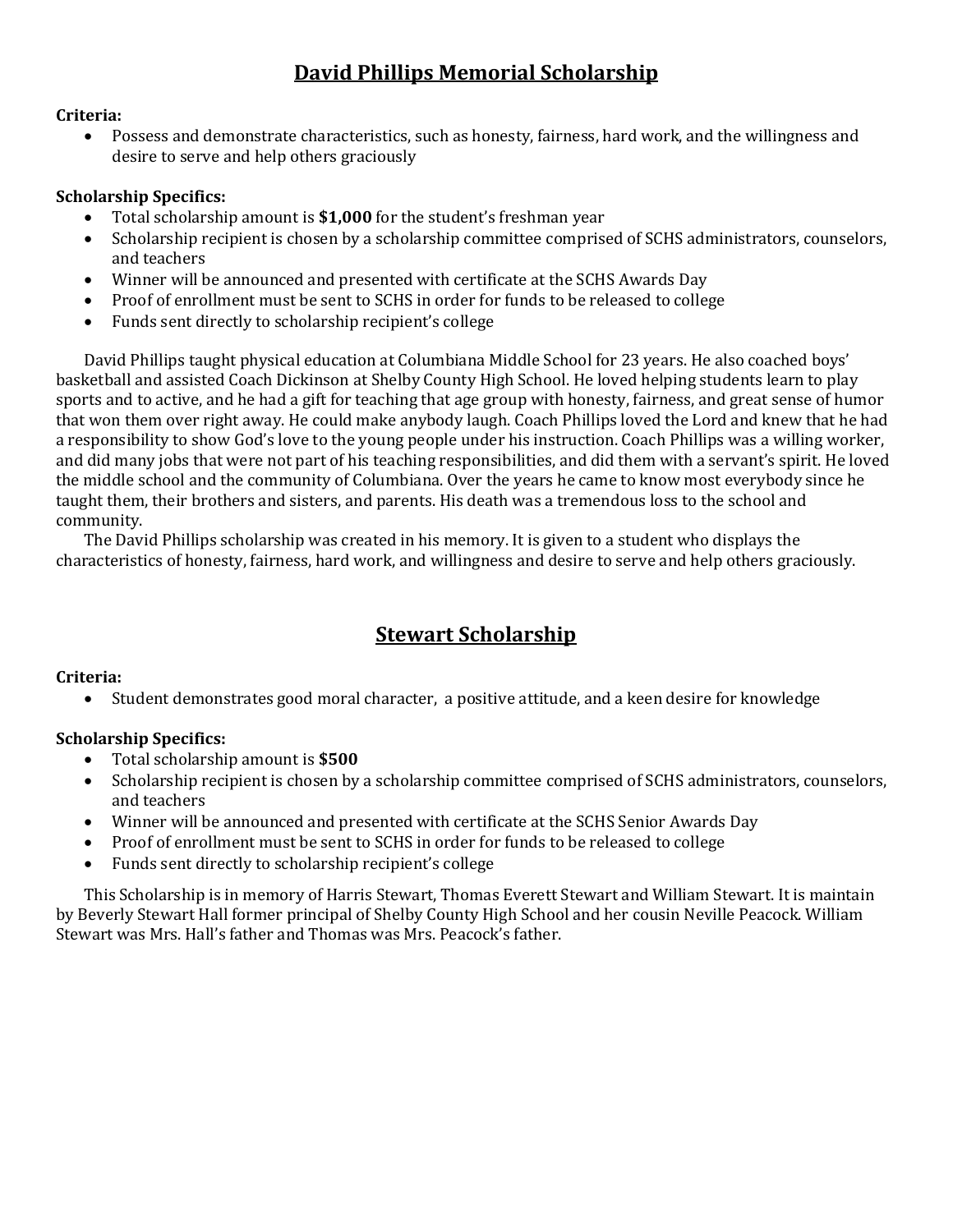# **Tyler Madison Scholarship**

### **Criteria:**

- Student shows character & dedication to the hard work needed to pursue their college goals
- Financial need

## **Scholarship Specifics:**

- Total scholarship amount \$1,000 (one time award for freshman year)
- Scholarship recipient is chosen by a scholarship committee comprised of SCHS administrators, counselors, and teachers
- Winner will be announced and presented with certificate at the SCHS Awards Day
- Funds sent directly to scholarship recipient's college

The Tyler Madison Recognition Scholarship was created to honor Tyler and the community that he originated from, for his outstanding character in sportsmanship, his hard work and dedication to his fellow teammates and his education.

# **George Bentley Scholarship**

### **Criteria:**

- Must be planning to attend **Auburn University**
- Student has shown commitment to the community

### **Scholarship Specifics:**

- Total scholarship amount is **\$500**
- Scholarship recipient is chosen by a scholarship committee comprised of SCHS administrators, counselors, and teachers
- Winner will be announced and presented with certificate at the SCHS Senior Awards Day
- Proof of enrollment must be sent to SCHS in order for funds to be released to college
- Funds sent directly to scholarship recipient's college

# **Scott Armstrong Scholarship**

### **Criteria:**

- Must be planning to attend the **University of Alabama,** or **Shelton State with the intent to transfer to UA**
- Extra consideration given to students planning to play in the UA Million Dollar Band, currently plays SCHS softball, and/or will play softball at UA

### **Scholarship Specifics:**

- Total scholarship amount varies every year
- Scholarship recipient is chosen by the Scott Armstrong scholarship committee
- Winner will be announced and presented with certificate at the SCHS Awards Day
- Funds sent directly to scholarship recipient's college

The Scott Armstrong Memorial Scholarship was created in the memory of 1989 SCHS graduate Scott Armstrong. Scott passed away on May 19, 2001 after a long and courageous battle the Leukemia. Scott was passionate about many things, but Shelby County High School was among the greatest of his loves. He also loved the University of Alabama and the Million Dollar Marching Band. Scott inspired many and this scholarship is to honor the legacy he left.

The annual scholarship is awarded to deserving graduates of SCHS that plan to attend the University of Alabama. Students who plan to play in the Million Dollar Band, is on the SCHS softball team, and/or plans to play softball at UA is given extra consideration.